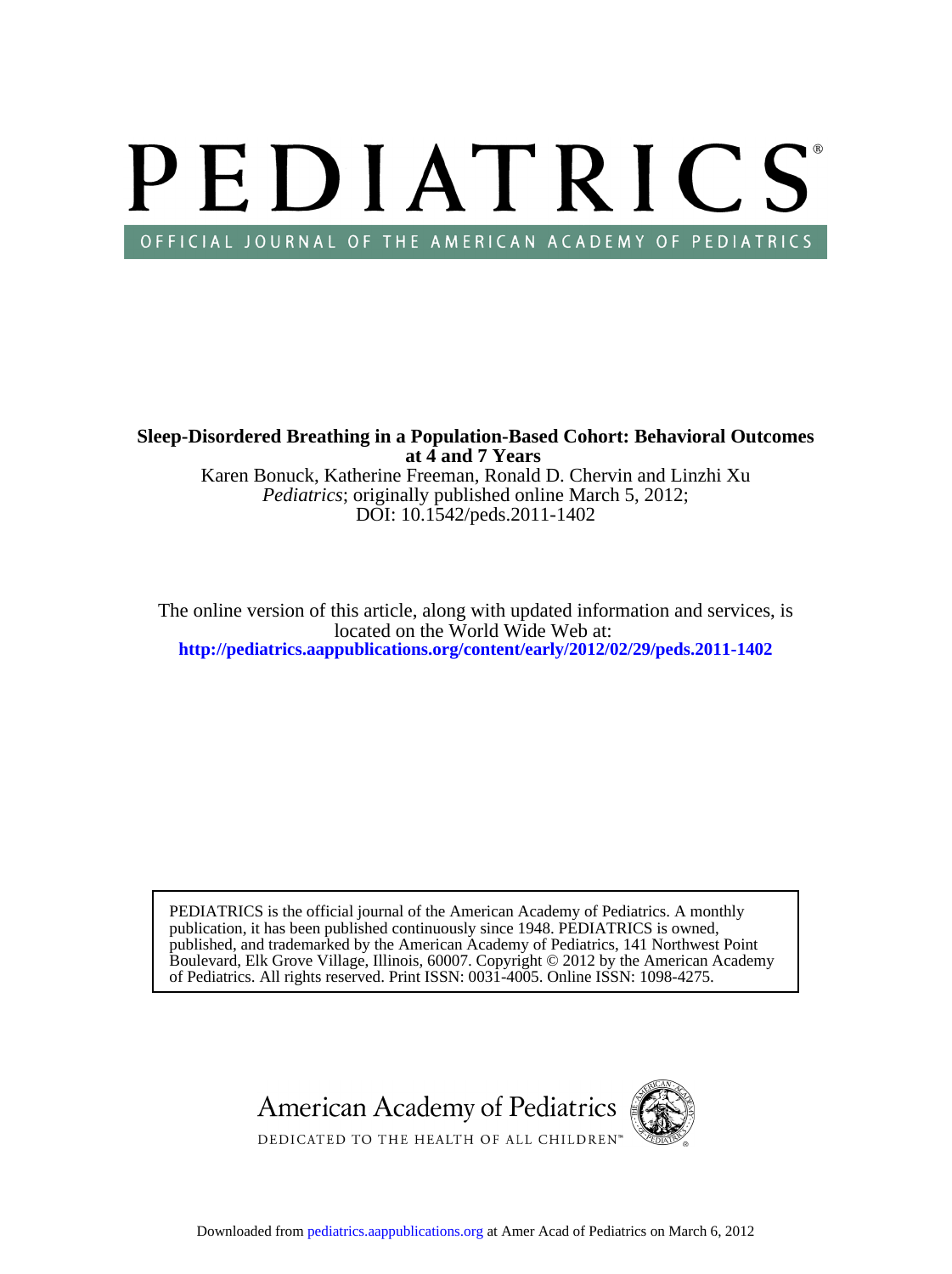# Sleep-Disordered Breathing in a Population-Based Cohort: Behavioral Outcomes at 4 and 7 Years

AUTHORS: Karen Bonuck, PhD,<sup>a</sup> Katherine Freeman, DrPH,<sup>b</sup> Ronald D. Chervin, MD, MS,<sup>c</sup> and Linzhi Xu, PhD<sup>a</sup>

Departments of <sup>a</sup>Family and Social Medicine, Albert Einstein College of Medicine, Bronx, New York; **bDepartment** of Epidemiology and Population Health, Montefiore Medical Center/ Albert Einstein College of Medicine, Bronx, New York; and <sup>c</sup> Department of Neurology and Sleep Disorders Center, University of Michigan, Ann Arbor, Michigan

#### KEY WORDS

sleep-disordered breathing, behavior, longitudinal

#### ABBREVIATIONS

ALSPAC—Avon Longitudinal Study of Parents and Children CI—confidence interval

- HOME—Home Observation for Measurement of the Environment OR—odds ratio
- SDB—sleep-disordered breathing
- SDQ—Strengths and Difficulties Questionnaire
- SES—socioeconomic status

All authors meet the criteria for authorship; Dr Bonuck conceptualized and designed the study, drafted the initial manuscript, reviewed and modified the analyses in collaboration with Drs Freeman and Xu, and incorporated coauthor feedback into the final manuscript; Dr Freeman worked to develop the methods, carried out initial analyses, supervised final analyses of Dr Xu, and reviewed and revised the final manuscript; Dr Chervin advised on study design and analyses, and carefully reviewed and revised multiple versions of the manuscript; Dr Xu collaborated on statistical design issues, completed final analyses, and reviewed and revised the final version of the article.

Dr Xu's current affiliation is Department of Pediatrics, Baylor College of Medicine. Dr Freeman is currently semi-retired.

www.pediatrics.org/cgi/doi/10.1542/peds.2011-1402

doi:10.1542/peds.2011-1402

Accepted for publication Nov 22, 2011

Address correspondence to Karen Bonuck, PhD, Department of Family and Social Medicine, Albert Einstein College of Medicine, 1300 Morris Park Ave, Bronx, NY 10461. E-mail: [karen.bonuck@](mailto:karen.bonuck@<?tjl=20mm?><?tjl?>einstein.yu.edu) [einstein.yu.edu](mailto:karen.bonuck@<?tjl=20mm?><?tjl?>einstein.yu.edu)

PEDIATRICS (ISSN Numbers: Print, 0031-4005; Online, 1098-4275).

Copyright © 2012 by the American Academy of Pediatrics

FINANCIAL DISCLOSURE: The authors have indicated they have no financial relationships relevant to this article to disclose.

**FUNDING:** Supported by grants from the National Heart, Lung, and Blood Institute (R21HL091241 and R21HL091241-01A1). Funded by the National Institutes of Health (NIH).

WHAT'S KNOWN ON THIS SUBJECT: Sleep-disordered breathing is associated with neurobehavioral morbidity in children. Prior related research has generally been cross-sectional or short (ie, 1–2 years) follow-up studies of a single symptom (ie, snoring, obstructive sleep apnea, mouth breathing), with limited control for confounders.

WHAT THIS STUDY ADDS: Sleep-disordered breathing was assessed as a trajectory of combined symptoms from 6 months to 69 months, in more than 11 000 children. Sleep-disordered breathing was associated with 40% and 60% more behavioral difficulties at 4 and 7 years, respectively.

# abstract



**OBJECTIVES:** Examine statistical effects of sleep-disordered breathing (SDB) symptom trajectories from 6 months to 7 years on subsequent behavior.

**METHODS:** Parents in the Avon Longitudinal Study of Parents and Children reported on children's snoring, mouth breathing, and witnessed apnea at  $\geq$ 2 surveys at 6, 18, 30, 42, 57, and 69 months, and completed the Strengths and Difficulties Questionnaire at 4 ( $n = 9140$ ) and 7 ( $n =$ 8098) years. Cluster analysis produced 5 "Early" (6–42 months) and "Later" (6–69 months) symptom trajectories ("clusters"). Adverse behavioral outcomes were defined by top 10th percentiles on Strengths and Difficulties Questionnaire total and subscales, at 4 and 7 years, in multivariable logistic regression models.

**RESULTS:** The SDB clusters predicted  $\approx$  20% to 100% increased odds of problematic behavior, controlling for 15 potential confounders. Early trajectories predicted problematic behavior at 7 years equally well as at 4 years. In Later trajectories, the "Worst Case" cluster, with peak symptoms at 30 months that abated thereafter, nonetheless at 7 years predicted hyperactivity (1.85 [1.30–2.63]), and conduct (1.60 [1.18–2.16]) and peer difficulties (1.37 [1.04–1.80]), whereas a "Later Symptom" cluster predicted emotional difficulties (1.65 [1.21–2.07]) and hyperactivity (1.88 [1.42–2.49]) . The 2 clusters with peak symptoms before 18 months that resolve thereafter still predicted 40% to 50% increased odds of behavior problems at 7 years.

**CONCLUSIONS:** In this large, population-based, longitudinal study, early-life SDB symptoms had strong, persistent statistical effects on subsequent behavior in childhood. Findings suggest that SDB symptoms may require attention as early as the first year of life. Pediatrics 2012;129:1–9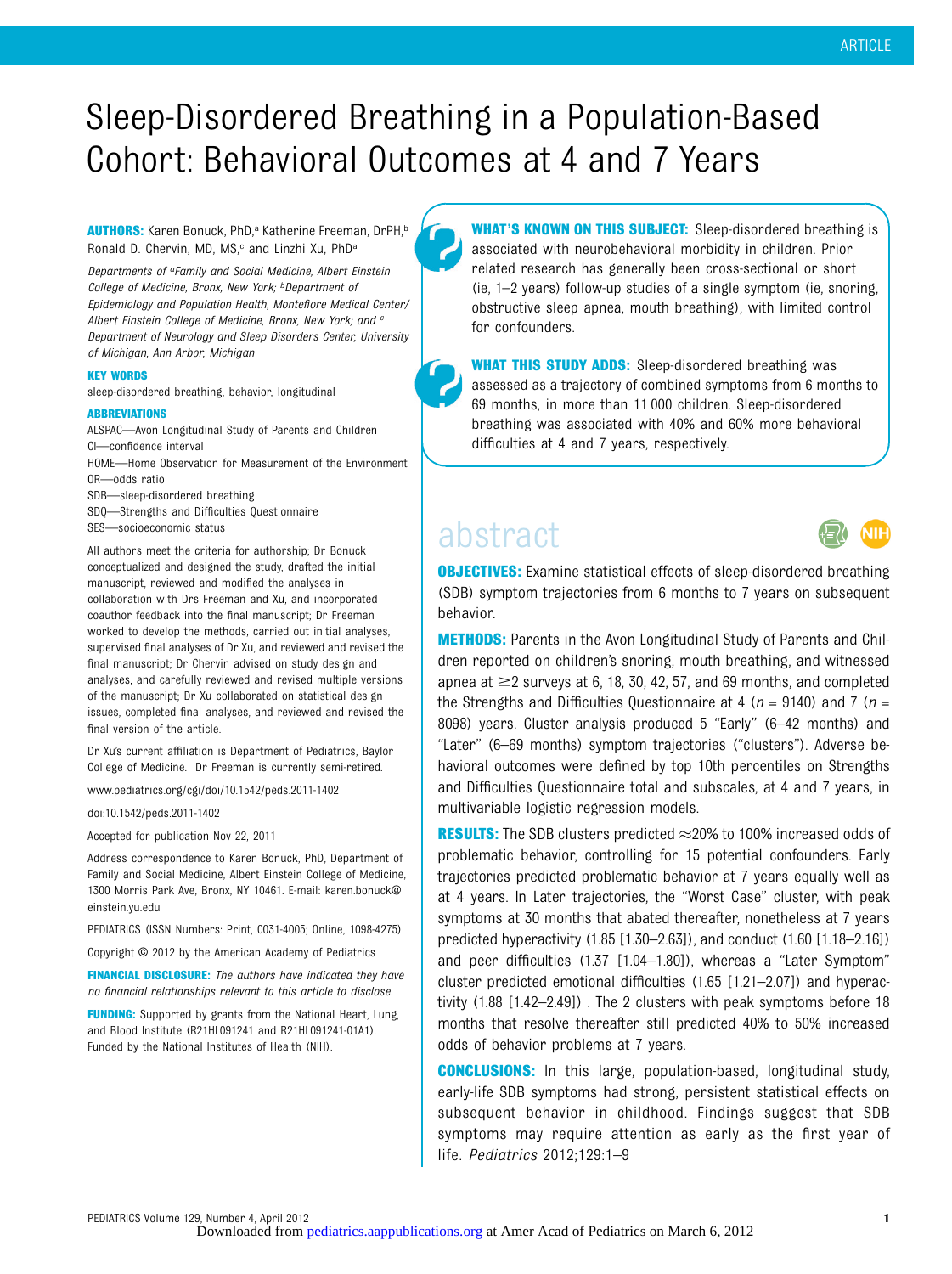Neurobehavioral morbidity is common in childhood sleep-disordered breathing (SDB) that can range from snoring to obstructive sleep apnea. Mouth breathing is another frequent clinical finding.1,2 SDB causes abnormal gas exchange, interferes with sleep's restorative processes, and disrupts cellular and chemical homeostasis. $3$  The supposed resultant dysfunction of the prefrontal cortex impairs attention, executive functioning, behavioral inhibition, self-regulation of affect and arousal, and other socio-emotional behaviors.4 Behavioral manifestations include both externalizing (eg, hyperactivity, aggression, impulsivity) and internalizing (eg, somatic complaints, social withdrawal) behaviors.5 SDB reportedly peaks from 2 to 6 years of age,<sup>6</sup> but also occurs in younger children.7 SDB's neurologic effects may be irreversible,8 highlighting the saliency of underdetection.

SDB presents as a heterogeneous disorder in children. Understanding how and when SDB symptom patterns in early life affect neurobehavioral outcomes has clinical implications for deciding whether, how, and in whom to intervene.9 Yet, existing studies of SDB's neurobehavioral effects in children are primarily cross-sectional, and limited by poor sampling, insufficient consideration of confounders, and imprecise use of statistical tools.<sup>10,11</sup> The few longitudinal studies are either before or after tonsillectomy or follow children for  $\leq$  2 years.

This study describes the combined trajectory of 3 hallmark SDB symptoms (snoring, mouth breathing, and witnessed apnea) and their longitudinal statistical effects on behavior. Our research questions were (1) What effect do earlySDBtrajectories,from6through 42 months of life, have on socialemotional behavior at 4 and 7 years? and (2) What effect do SDB trajectories from 6 months through 69 months have

on behavior at 7 years of age? We analyzed previously collected observational data from a critical period in SDB development, from 6 months through nearly 7 years of age in a prospective, population-based cohort.

#### **METHODS**

#### Population

The Avon Longitudinal Study of Parents andChildren (ALSPAC), ageographically based cohort study of children, enrolled pregnant women residing in a defined part of the former county of Avon in southwest England with an expected date of delivery between April 1991 and December 1992. A total of 14 541 pregnant women were enrolled. The cohort, described in detail elsewhere,<sup>12</sup> is broadly representative of the UK population in terms of socioeconomic status (SES), although with a slight underrepresentation of ethnic minority families, and overrepresentation of wealthier families. Our analyses excluded twin, triplet, and quadruplet births; children who did not survive to 1 year; and children with conditions, such as major congenital disorders, that are likely to affect SDB or behavioral assessment. The resulting base sample, used to derive SDB clusters and behavioral outcomes, was 13 467infants.

ALSPAC's internal law and ethics committee reviews all proposals for secondary analyses and approves policies for data handling and analysis. Ethical approval for this analysis was obtained from the ALSPAC Law and Ethics Committee and UK Local Research Ethics Committee. All participants provided informed consent.

#### SDB Assessment

Questionnaires,designedandmailedas part of the original ALSPAC study when children were 6, 18, 30, 42, 57, and 69 months of age, asked parents to report on their child's snoring, apnea, and mouth breathing. These items were as

follows: (1) Mouth breathing: "Does he or she breathe through the mouth rather than the nose?" At 57 months and older, parents were asked to report separately for mouth breathing when awake versus asleep, although only the latter was used in analyses. (2) Snoring: "Does he or she snore for more than a few minutes at a time?" (3) Apnea: "When asleep, does he or she seem to stop breathing or hold breath for several seconds at a time?" The ALSPAC parent-reported SDB measures are similar or identical to items validated against polysomnographic data from sleep laboratories. Some validated questionnaires have included parent report of all 3 SDB symptoms, $13-17$ whereas others have included only snoring and apnea.<sup>18,19</sup>

Responses were categorized along ordinal scales of 3, 4, or 5 levels. Given this inconsistency in (preexisting) response categories, we extrapolated the values to a common scale (0–100) with the "Always" responses anchored at one end and the "Never" or "Rarely/Never" responses anchored at the other, and proportionate spacing in-between (ie, a 4-category scale was recoded as 0, 33, 66, 100). Variables were then transformed to z scores, with higher scores indicating greater symptom burden.

#### Behavior Assessment

The Strengths and Difficulties Questionnaire (SDQ),20 a widely used behavioral screen, was completed by mothers when children were ∼4 and 7 years old. The 25-item SDQ has 5 scales: inattention/hyperactivity, emotional symptoms (anxiety and depression), peer problems, conduct problems (aggressiveness and rule breaking), and a pro-social scale (sharing, helpfulness, and so forth). A total difficulties (range  $= 0 - 40$ ) score is generated by summing all but the latter scale because the absence of pro-social behavior is conceptually different from the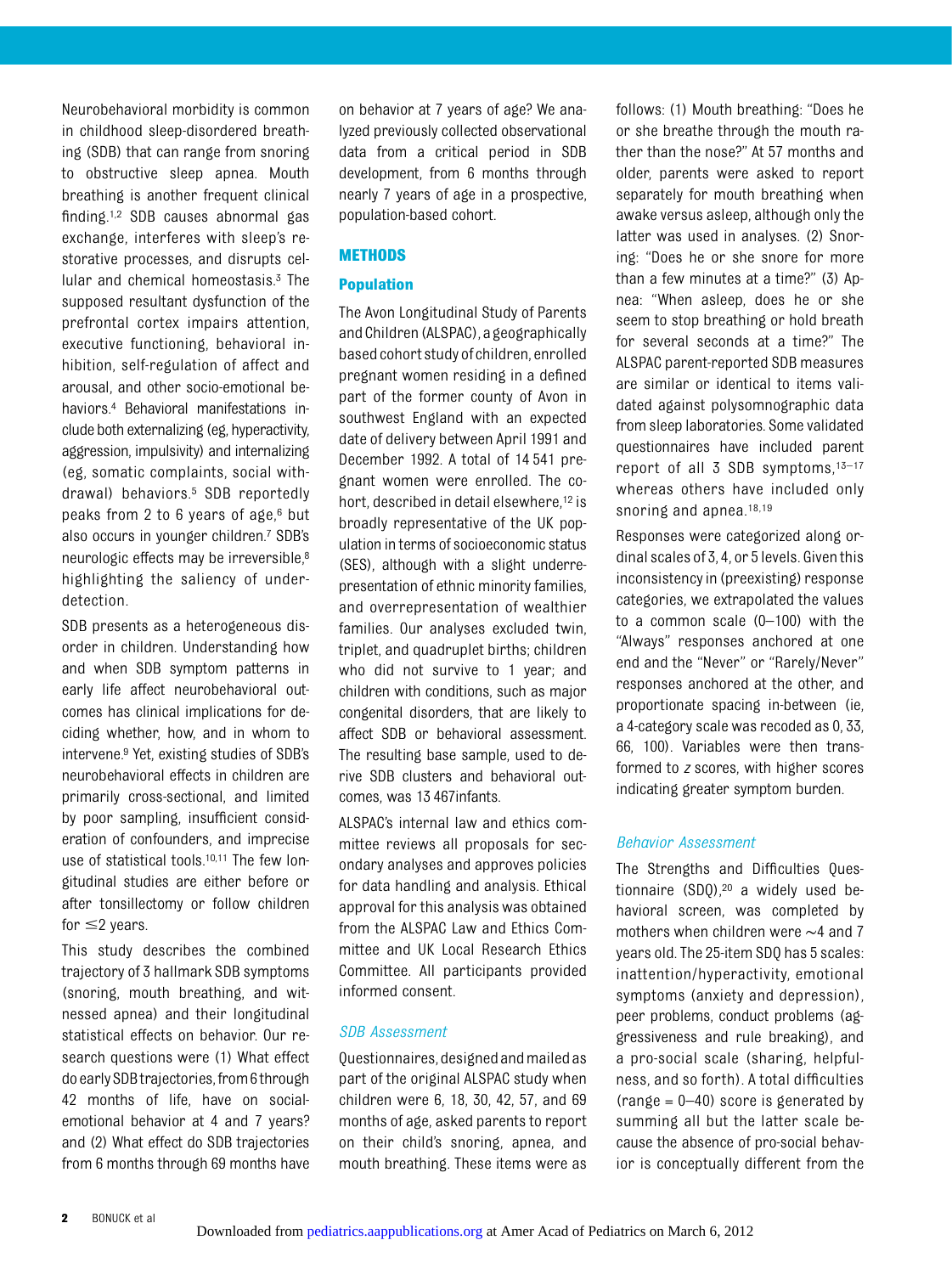presence of psychological difficulties. Higher scores denote more problems. Missing data were prorated according to SDQ instructions.21 The SDQ scores were dichotomized at the upper 10% based on psychometric testing,22 ALSPAC,23,24 and other UK cohort studies.25

#### Covariate Assessment

Initial covariate selectionwas guided by previous ALSPAC studies of SDQ outcomes,24,26–<sup>32</sup> and non-ALSPAC studies of sleep problem effects on SDQ outcomes.33,34 Based on this literature review, and exploratory analyses, 15 potential confounders were incorporated into analyses.

SES was measured by paternal employment (manual versus professional), maternal education (higher versus lower), and housing inadequacy (if either  $>1$  person/room or homeless). Family adversity was measured by an 18-item index of stressors (eg, maternal psychopathology, crime, financial insecurity) used in other ALSPAC analyses $35$ ; higher values signify more adversity. Intrauterine exposures of maternal smoking or alcohol use in the first trimester (yes/no) and fish intake at 32 weeks' gestation (servings/ week) were assessed, as was whether the child was ever breastfed and the mother's age at delivery. Household variables included family size (0, 1, or  $\geq$ 2 children in household at 6-month interview) and the Home Observation for Measurement of the Environment (HOME) Inventory36 to assess the quality of parenting and home environment. Child demographics included race (white versus other) and gender, low birth weight  $(<2500 \text{ g})$  and prematurity  $(<37$ weeks). Analyses of the subsample with BMI z score data are in Supplemental Tables.

To predict behavior at 4 years, "Early" clusters were derived from the 11 049 participants in the base sample with SDB data for  $\geq$  2 of the first 4 time

points (ie, 6, 18, 30, and/or 42 months). To predict behavior at 7 years, "Later" clusters were derived for the 11 235 participants in the base sample with SDB data for  $\geq$ 2 of the first 6 time points (ie, 6, 18, 30, 42, 57, and/or 69 months). Through a process described in detail elsewhere,<sup>37</sup> we produced 5 conceptually and statistically distinct Early clusters (6–42 months), and 5 comparable Later clusters (6– 69 months) that were extensions of Early clusters.

#### STATISTICAL ANALYSIS

For SDQ scores at 4 and 7 years, we calculated the mean (SD) and proportions above and below the 10% cutoff for the base sample, and their associations with putative covariates either from  $\chi^2$  test or analysis of variance. We describe the association between SDQ mean (SD) total scores at 4 and 7 years and the Early and Later clusters, by analysis of variance. Only participants not missing SDQ data are included in analyses of behavioral outcomes.

Multivariate logistic regression analyses examined adjusted and unadjusted relationships between clusters and SDQ total and subscales at 4 and 7 years. To streamline presentation, unadjusted analyses are in the Supplemental Tables. Initial models included all putative covariates. Only those variables that were significant ( $P \le .05$ ) were retained in multivariate models. Odds ratios (ORs) and 95% confidence intervals (95% CIs) represent the odds of being in the top 10% versus the remaining 90% of SDQ scores. To address multicollinearity, variance inflation factors were derived to assess the effects of individual independent variables on variance. A conservative variance inflation factor threshold of 10 was used in model testing.<sup>38</sup> Analyses were conducted by using SAS version 9.1 (SAS Institute, Inc, Cary, NC).

#### RESULTS

#### Data Completion and Attrition

SDB longitudinal data were relatively complete. Early cluster analyses of the 7996 participants with SDQ 7-year outcomes included 7716 (96%) with SDB data for  $\geq 3/4$  time points. Likewise, Later cluster analyses (SDQ 7-year data) for 8064 participants, included 7383 (92%) with SDB data for  $\geq 5/6$  time points. Missing SDQ or SDB data were significantly associated with nonwhite race, prematurity, low birth weight, manual (versus professional) paternal employment, lower (versus higher) maternal educational status, housing inadequacy, not being breastfed, and higher levels of wheezing (not shown).

# Sample Characteristics and Association With Top 10% of SDQ Total Scores

Characteristics of the base sample and associations with behavioral outcomes are shown in Table 1. Children in the upper 10% of SDQ scores had significantly more adverse characteristics (eg, higher maternal smoking, older delivery age, lower maternal education, higher Family Adversity Index scores, lower HOME scores, housing inadequate, prematurity, low birth weight, and being male) than the remaining 90% at 4 and 7 years, but there were no differences by race, maternal alcohol intake during pregnancy, or tonsils removal.

## Cluster Description and Association With Sample Characteristics

Clusteranalyses yielded 1 asymptomatic ("Normals," 45% of sample) and 4 symptomatic (55% of sample) trajectories. Early clusters, shown in Fig 1, can be summarized as (1) symptoms "Peak @ 6" and then abate, (2) symptoms "Peak @ 18" months and then abate, (3)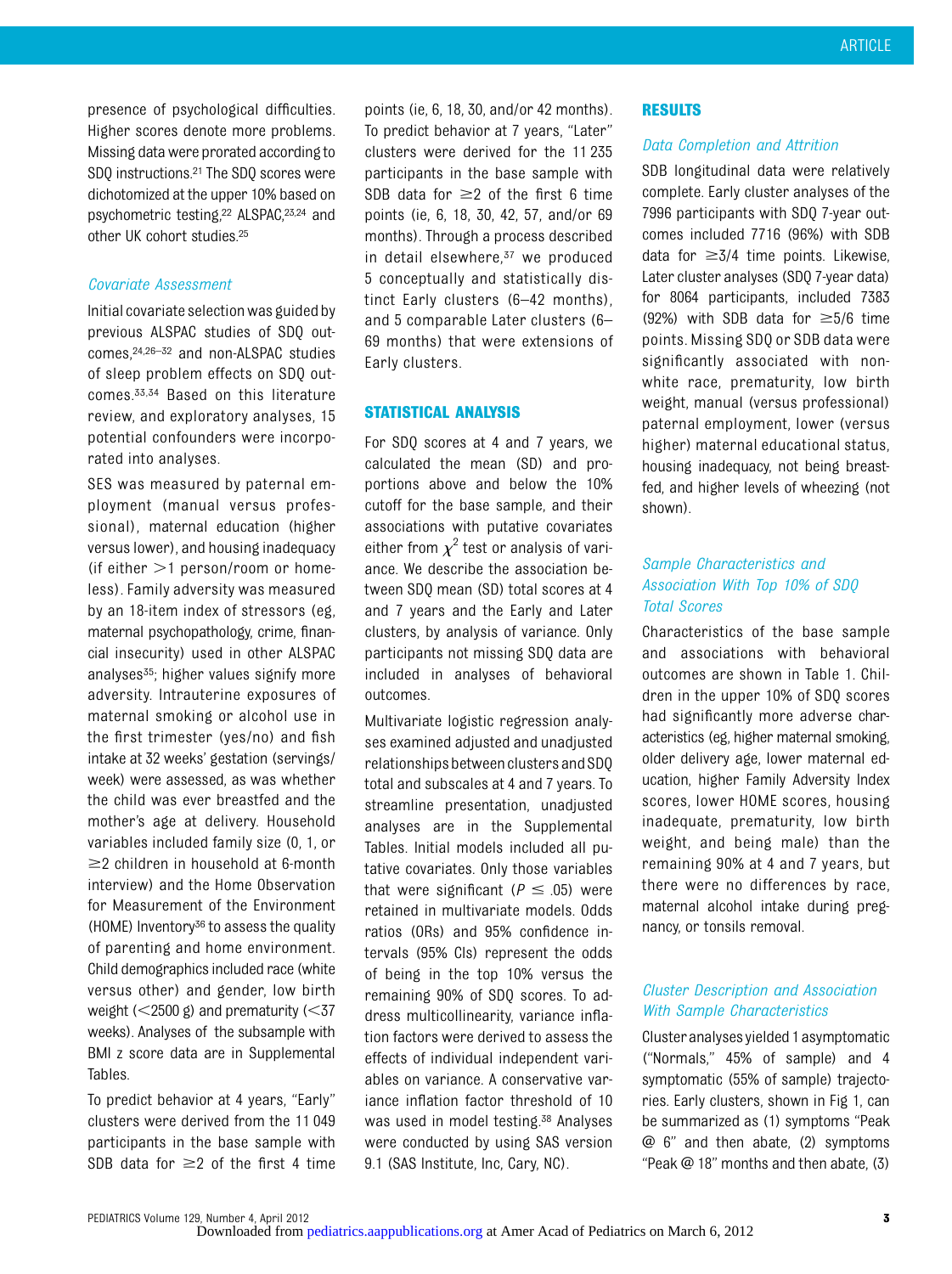#### TABLE 1 Demographics for Total Sample and by SDQ Scores at 4 and 7 Years

|                                            | Total Sample <sup>a</sup> $n = 13467$ |                           | SDO Total Score, 4 y | SDO Total Score, 7 y      |                      |  |
|--------------------------------------------|---------------------------------------|---------------------------|----------------------|---------------------------|----------------------|--|
|                                            |                                       | Top 10% $n = 1218$        | Lower 90% $n = 7922$ | Top 10% $n = 889$         | Lower 90% $n = 7055$ |  |
| Maternal                                   |                                       |                           |                      |                           |                      |  |
| Smoked during pregnancy, any               | 25.0%                                 | 30.5%b                    | 20.0%                | 30.9%b                    | 18.7%                |  |
| Alcohol during pregnancy, any              | 54.6%                                 | 55.6%                     | 55.5%                | 58.3%                     | 55.6%                |  |
| Fish intake during pregnancy, mean (SD)    | 1.87(1.75)                            | 1.94(1.76)                | 1.88(1.75)           | 1.96(1.86)                | 1.88(1.73)           |  |
| Age at delivery, mean years (SD)           | 27.96 (4.98)                          | 27.47 (4.80) <sup>b</sup> | 28.86 (4.65)         | 28.08 (4.76) <sup>b</sup> | 29.02 (4.57)         |  |
| Breastfed this child, ever                 | 75.5%                                 | 73.0%b                    | 78.6%                | 76.5%                     | 79.3%                |  |
| Child                                      |                                       |                           |                      |                           |                      |  |
| Gender, male                               | 51.5%                                 | 55.1% <sup>c</sup>        | 51.1%                | 59.5%b                    | 50.6%                |  |
| Race, white                                | 97.4%                                 | 98.1%                     | 98.4%                | 98.1%                     | 98.3%                |  |
| Premature, $<$ 37 wk                       | 4.9%                                  | $5.6\%$                   | 4.3%                 | $6.1\%$                   | 4.1%                 |  |
| Low birth weight, $<$ 2500 g               | 4.3%                                  | 4.7%c                     | 3.5%                 | $5.0\%$                   | 3.3%                 |  |
| Adenoids removed, ever                     | 7.4%                                  |                           |                      | 9.4%                      | 6.2%                 |  |
| Tonsils removed, ever                      | 4.5%                                  |                           |                      | 5.0%                      | 3.8%                 |  |
| BMI z score at 42 mo                       | 0.27(1.06)                            | 0.24(1.10)                | 0.27(1.04)           | 0.29(1.12)                | 0.26(1.03)           |  |
| Socioeconomic and family                   |                                       |                           |                      |                           |                      |  |
| Maternal education, <sup>d</sup> lower (%) | 64.6%                                 | 71.5%c                    | 58.9%                | 69.0%b                    | 57.8%                |  |
| Paternal employment, manual (%)            | 44.0%                                 | 52.4%b                    | 39.2%                | 48.5%b                    | 39.0%                |  |
| Housing, inadequate, (%)                   | 12.3%                                 | 18.9%b                    | 11.6%                | 18.3%b                    | 10.9%                |  |
| Family Adversity Index, mean (range: 0-18) | 1.77 (1.98)                           | $2.65(2.28)$ <sup>b</sup> | 1.73(1.87)           | $2.87(2.39)^b$            | 1.70(1.85)           |  |
| HOME score, mean (range: 0-8)              | 5.74 (1.66)                           | $5.60(1.77)^{b}$          | 5.80 (1.62)          | $5.48(1.74)^{b}$          | 5.84(1.61)           |  |
| Parity, $\geq$ 1                           | 55.1%                                 | 52.3%                     | 54.3%                | 50.8%c                    | 54.5%                |  |

P values are calculated from  $\chi^2$  test for categorical variables and analysis of variance for continuous variables. HOME, Home Observation for Measurement of the Environment.

a These 13 467 constitute the base sample used to derive the clusters and SDQ outcomes.

 $b$   $P$  < .01 for difference between top 10% versus lower 90%.

 $c$   $P$  < .05 for difference between top 10% versus lower 90%.

<sup>d</sup> "Lower defined as "O" level education or less (equivalent to school-leaving certificate at 16 in the UK), from 5 original groupings.

symptoms peak at 30 months and then persist ("Worst Case"), (4) symptoms emerge at 42 months and then persist ("Late Symptom") and (5) "Normals" who are asymptomatic throughout. Snoring levels were nearly double those of apnea or mouth breathing in Worst Case and Late Symptom versus comparable symptom levels in other clusters. Whether assessed as a continuous or dichotomous (10% vs 90%) variable, SDQ total scores differed significantly across the 4 symptomatic clusters, and in combined symptomatic clusters versus Normals (Table 2). Early clusters' descriptive characteristics are shown in [Supplemental](http://pediatrics.aappublications.org/lookup/suppl/doi:10.1542/peds.2011-1402/-/DCSupplemental) [Table 6](http://pediatrics.aappublications.org/lookup/suppl/doi:10.1542/peds.2011-1402/-/DCSupplemental).

Five comparable Later clusters are illustrated in Fig 2. Patterns are similar to the Early clusters, except that in this Late Symptom cluster, snoring and mouth breathing peak together at lower levels at 57 months with no marked apnea, and the Peak @ 6 apnea

levels are nearly double those of the Early clusters.

#### SDQ Total Score

The SDB clusters significantly predict SDQ total scores at 4 and 7 years (Table 3). Early cluster effects are 20% to 70% in multivariate analyses. The strongest and most persistent is for Worst Case, with comparable outcomes at 4 (OR  $=$ 1.49,  $95\%$  CI = 1.11–1.99) and 7 years  $(OR = 1.72, 95\% \text{ Cl} = 1.31 - 2.25)$ . Later clusters' effects are 40% to 100% in multivariate analyses, including a  $\approx$ 40% effect for Peak  $\omega$  6 and  $\approx$  50% effect for Peak @ 18. Membership in any symptomatic cluster is associated with being in the upper 10% of total SDQ scores (versus Normals), an effect that increases slightly from  $4$  (OR = 1.33, 95%  $Cl = 1.14 - 1.56$ ) to 7 years (OR = 1.52, 95%  $Cl = 1.24 - 1.85$ : Later clusters). Multivariate effects are strongly attenuated from unadjusted effects ([Supplemental](http://pediatrics.aappublications.org/lookup/suppl/doi:10.1542/peds.2011-1402/-/DCSupplemental) [Table 7](http://pediatrics.aappublications.org/lookup/suppl/doi:10.1542/peds.2011-1402/-/DCSupplemental)).

SDB effects exceeded those of maternal smoking, maternal education, and paternal employment in multivariate analyses (Table 3). Race, prematurity, low birth weight, maternal fish intake, or maternal age were not significant in any multivariate analyses, total or subscale (not shown). Only male gender and not being the second or laterborn child had greater adverse effects. Greater family adversity was associated with poorer behavioral outcomes, whereas higher home environment scores were associated with improved outcomes. Gender-cluster interactions were not significant for any total or subscore analyses.

#### SDQ Subscores

In adjusted analyses, nearly every cluster-subscale association was significant (Table 4), with effects of 20% to 100% (see [Supplemental Table 7](http://pediatrics.aappublications.org/lookup/suppl/doi:10.1542/peds.2011-1402/-/DCSupplemental) for unadjusted effects.) Details are in the following paragraphs.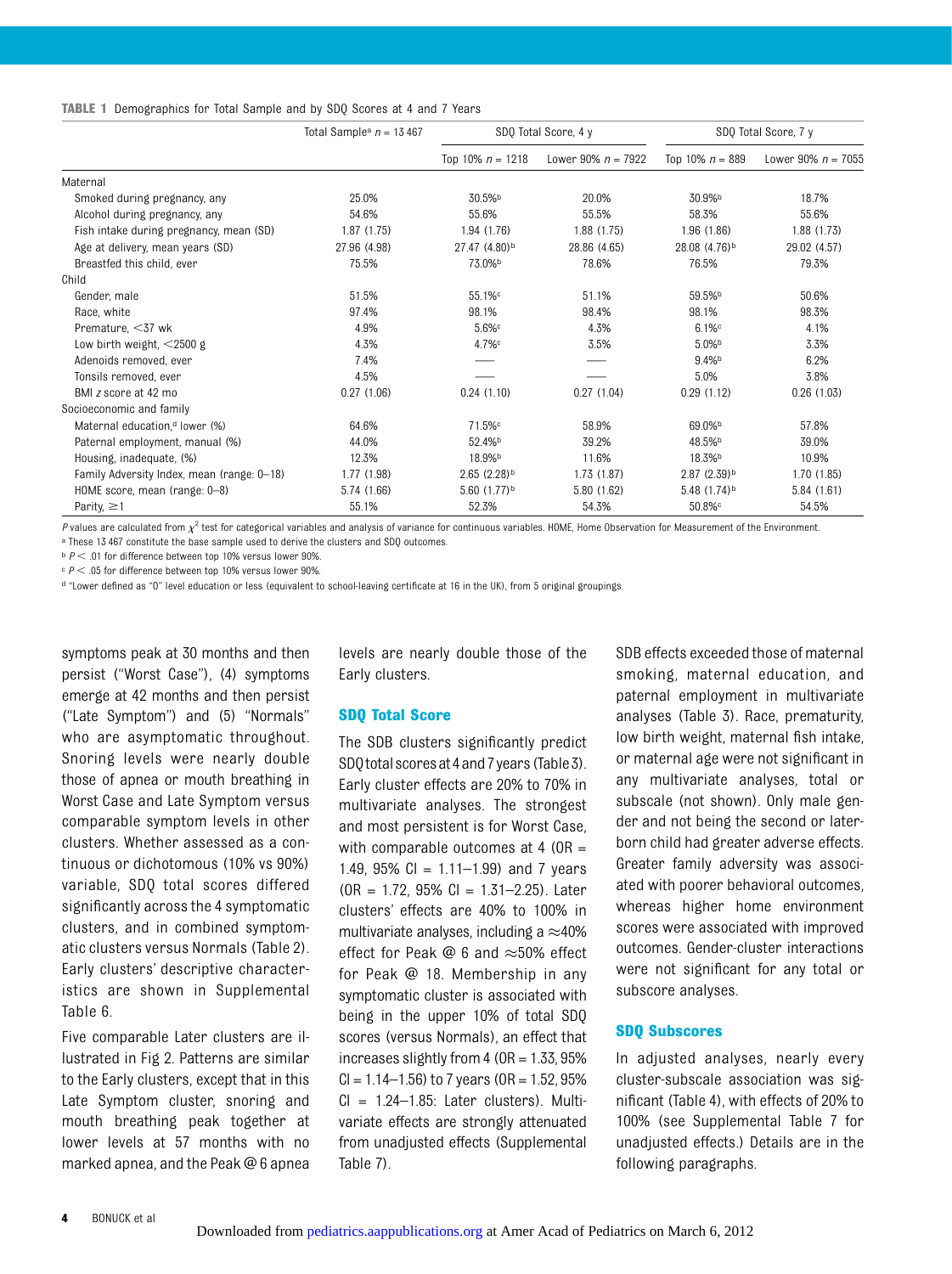

#### $A$  Early Cluster













 $E_{\text{Early Cluster}}$ 

C Early Cluster FIGURE 1 Early clusters.

## Pro-social

Peak  $\omega$  6 was associated with  $\approx$ 30% greater odds of being in the lowest decile across outcomes at 4 and 7 years. All of the remaining associations were not significant.

#### Hyperactivity

With 1 exception, all effects ( $\approx$ 20%–100%) were significant, and increased from 4 to 7 years. Furthermore, Early cluster effects at 4 years for Worst Case and Late Symptom equaled or increased at 7 years.

#### Emotional

With 1 exception at 4 years, all effects were significant (range  $\approx$ 20%–65%). and most increased from 4 to 7 years. Late Symptom had the strongest effect at 4 and 7 years based on Early cluster models, with effects persisting to 7 years in Later cluster models.

### **Conduct**

With 1 exception, all effects were significant (range  $\approx$  30%–70%). Both Worst Case and Peak@18 effects increased from 4 to 7 years, whereas Late Symptom and Peak @ 6 effects attenuated over that time.

#### Peer

Half of the cluster-subscale associations were significant, and SDB effects were more modest (range  $\approx$  30%–50%) and stable over time, compared with the other subscales. Effects were strongest for Worst Case.

#### **DISCUSSION**

We examined the effects of snoring, apnea, and mouth-breathing patterns (clusters) on behavior, from infancy through 7 years in more than 11 000 children. By 4 years, children in the symptomatic clusters were  $\approx$ 20% to 60% more likely to exhibit behavioral difficulties consistent with a clinical diagnosis; by 7 years, they were  $\approx 40\%$ to 100% more likely. These effects, in a population-based cohort that controlled

TABLE 2 Association Between Early Clusters (n = 11c049) and SDQ outcome

|                                               | Peak at 6 $n = 2277$ | Peak at 18 $n = 1881$ | Worst Case $n = 878$ | Late Symptom $n = 1023$ | Normals $n = 4990$ |
|-----------------------------------------------|----------------------|-----------------------|----------------------|-------------------------|--------------------|
|                                               | $(20.6\%)$ (1)       | $(17.0\%)$ (2)        | $(8.0\%)$ $(3)$      | $(9.3\%)$ (4)           | $(45.2\%)$ (5)     |
| Outcome SDO                                   |                      |                       |                      |                         |                    |
| SDO top 10% at 4 $v$ <sup>a</sup>             | 13.7%                | 15.0%                 | 18.8%                | 19.5%                   | 10.1%              |
| SDO top 10% at 7 $v^a$                        | 12.1%                | 12.9%                 | 17.7%                | 14.2%                   | 8.4%               |
| SDQ continuous at 4 y, mean (SD) <sup>a</sup> | 14.59 (3.59)         | 14.66 (3.70)          | 15.32 (3.96)         | 15.35 (3.91)            | 13.88 (3.44)       |
| SDQ continuous at 7 y, mean (SD) <sup>a</sup> | 8.13 (4.98)          | 7.94 (4.93)           | 8.83 (5.31)          | 8.36 (4.91)             | 6.76(4.49)         |
| SDO top 10% at 4 $v$ <sup>a</sup>             |                      |                       | 15.74%               |                         | 10.07%             |
| SDO top 10% at 7 y <sup>a</sup>               |                      |                       | 13.46%               |                         | 8.41%              |
| SDO continuous at 4 y, mean (SD) <sup>a</sup> |                      |                       | 14.84 (3.74)         |                         | 13.88 (3.44)       |
| SDO continuous at 7 y, mean (SD) <sup>a</sup> |                      |                       | 8.20(5.01)           |                         | 6.76(4.49)         |

P values are calculated from  $\chi^2$  test for categorical variables and analysis of variance for continuous variables.

 $a$   $P$  < .01 for difference between top 10% versus lower 90%.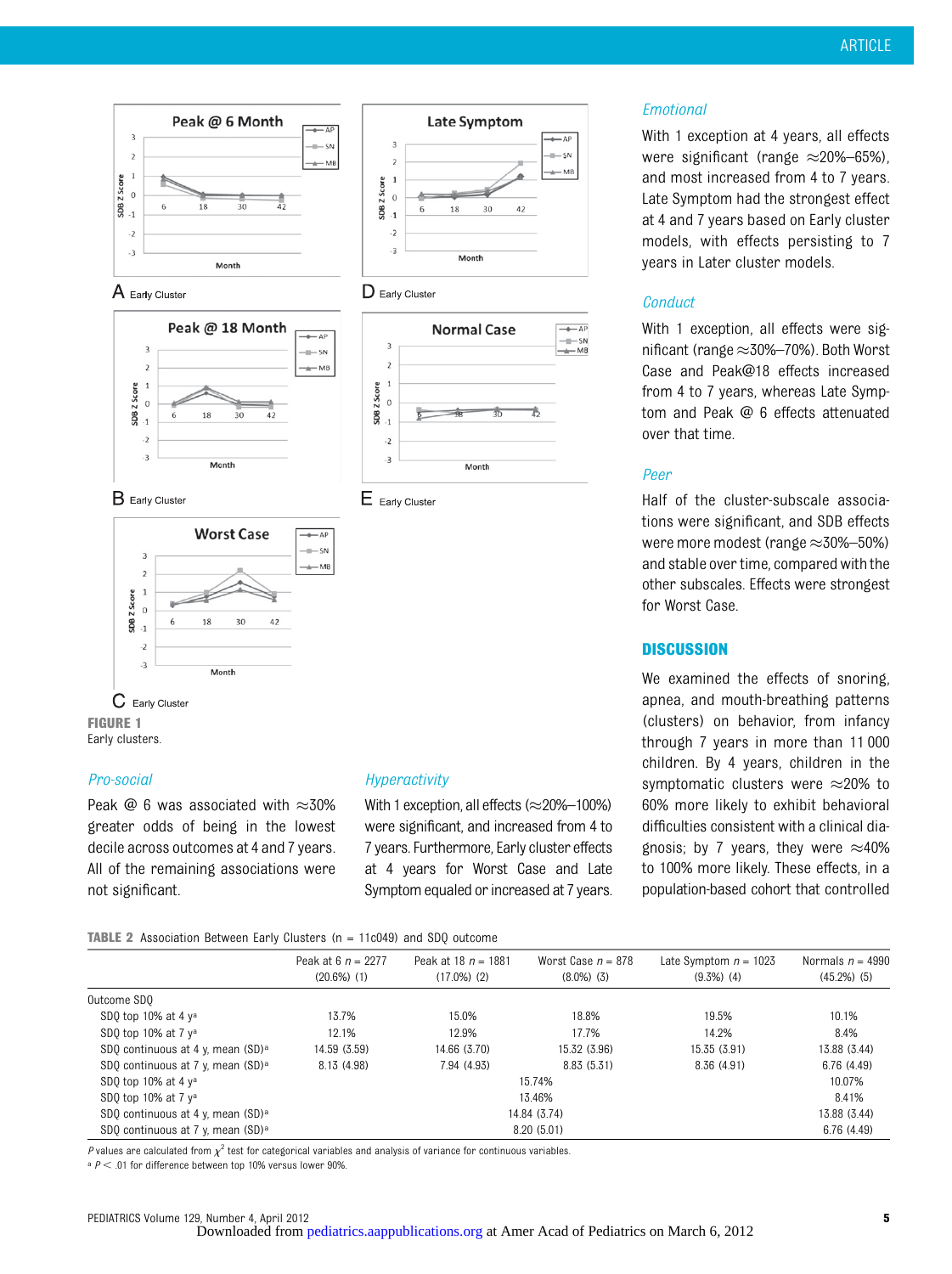













 $E$  Later Cluster



for 15 putative confounders, exceeded those of any measured prenatal (ie, maternal age, smoking or alcohol use), gestational age, birth weight, breastfeeding, SES, family adversity, or home environment exposure. Furthermore, SDB effects at 4 years were as predictive of behavioral difficulties at 7 years. The worst symptoms were associated with the worst behavioral outcomes. Among the neuroehavioral domains assessed, hyperactivity was most affected.

Compared with previous parentreported effects of SDB on Later behavior, our findings are conservative. In a study of  $\approx$ 1000 third graders, snoring at baseline was associated with 2- to

10-fold increases in SDQ-assessed hyperactivity, and emotional, conduct, and peer difficulties at 1-year follow-up in age- and gender-adjusted analyses.39 A pediatric clinic sample of 229 2 to 13-year-olds found that baseline SDB symptoms predicted fourfold increases in hyperactive behaviors at 4-year follow-up, after adjustment for age, gender, and baseline hyperactivity.40 These studies differed from ours, with smaller, less representative samples, lack of data from the earliest years, use of other (non-SDQ) behavioral measures, and limited control for confounders. Alternatively, several cross-sectional studies that used different operational definitions of SDB and SDQ outcomes

found no effects. One, a large nationally representative cross-sectional sample of  $\approx$  5000 Australian 4- to 5-year-olds, found that neither SDQ total, nor the Hyperactivity, Peer, or Emotional scale (actual) scores were greater among children with "snoring and/or breathing difficulties" during sleep  $\geq$ 4 times per week.<sup>33</sup> Likewise, among 635 6- to 8-year-olds, snoring  $\geq$ 1 time per week in the past 6 months was not associated with high (upper 10th percentile) SDQ scores.34

This is the first study to assess SDB as a trajectory of combined symptoms, across a key period of SDB development from 6 months to 81 months, in a large sample. Previous studies had smaller samples that were often cross-sectional, or had shorter follow-up. Many were not population-based, involved school-age children only, or did not adjust for as wide a range of confounders.<sup>8,41</sup> The potential impact of confounders is illustrated by the fact that several covariates independently associated with the clusters were not significant in multivariate analyses, and most unadjusted effects of SDB attenuated in controlled analyses. Although residual confounding is possible, covariates were selected based on previous ALSPAC analyses of SDQ outcomes, and non-ALSPAC studies of sleep problem effects on SDQ outcomes.

The current study has several limitations. First, SDB data were derived from parent report, rather than objective testing; however, the symptomitems used reflect widely accepted and well-validated SDB risk factors. Second, because parents may hear snoring from another room, they may be more likely to report it than either apnea or mouth breathing. Third, observed apnea during infancy is difficult to distinguish from the more common central apnea; however, our findingthat observed apnea in infancy tracked with more clearly obstructive symptoms through 7 years suggests that observed apneas of infancy may not always have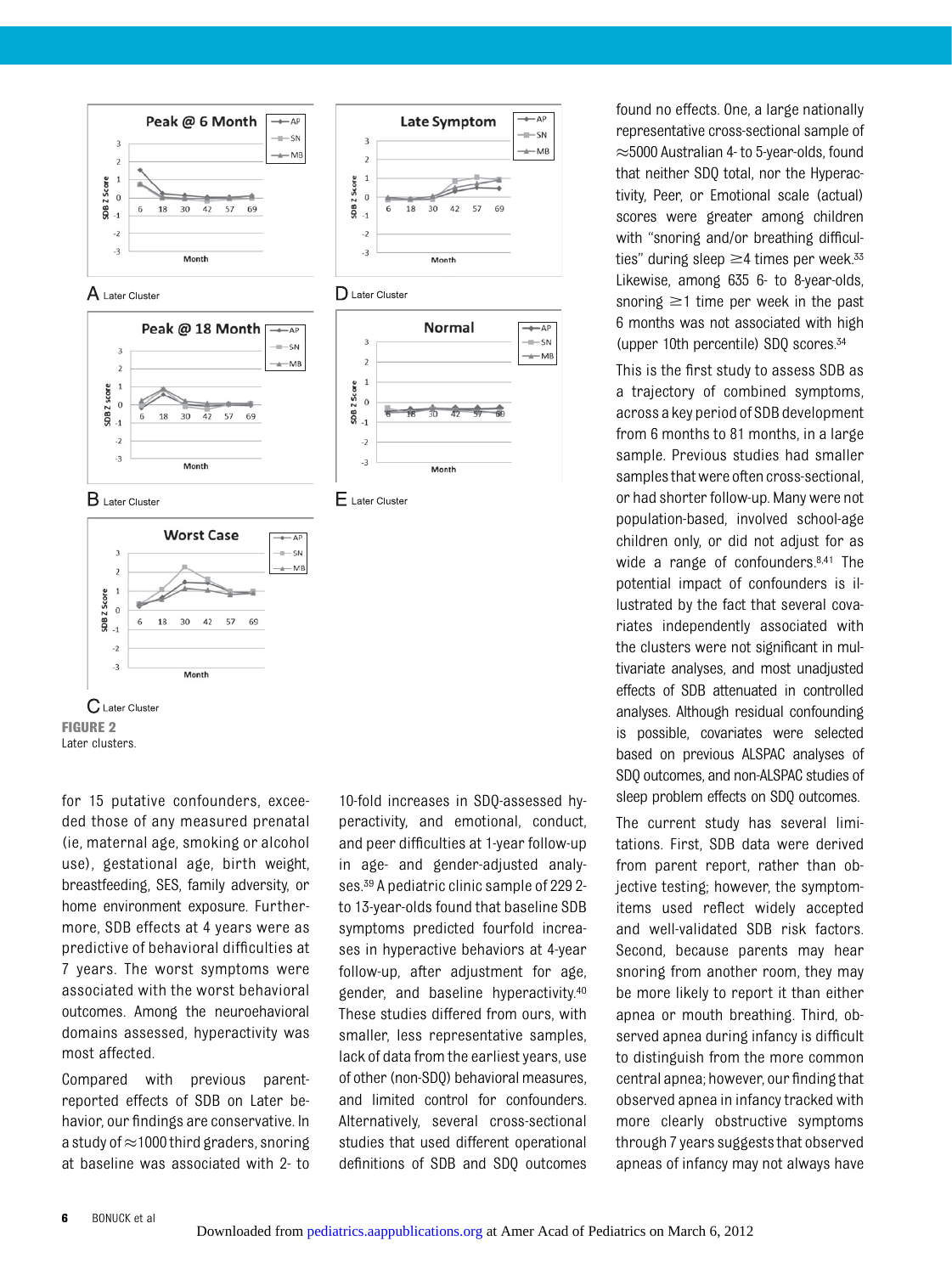#### TABLE 3 Cluster Effects on SDQ Total Scores at 4 and 7 Years

|                                       |                                                  | Early Cluster Models                                                    |                                                                         |  |  |
|---------------------------------------|--------------------------------------------------|-------------------------------------------------------------------------|-------------------------------------------------------------------------|--|--|
| Top 10% vs Lower 90%                  | 4 ya $n = 9007$                                  | $7 \text{ y}^{\text{a} \cdot \text{b}} \text{ n} = 7996$                | 7 $y^{a/b}$ $n = 8064$                                                  |  |  |
| OR (95% CI)                           |                                                  |                                                                         |                                                                         |  |  |
| Adjusted without BMI <sup>c</sup>     |                                                  |                                                                         |                                                                         |  |  |
| Peak at 6 (1)                         | $1.23$ $(1.00-1.51)$ <sup>e</sup>                | $1.25(1.02 - 1.53)^e$                                                   | $1.39(1.11 - 1.74)$ <sup>d</sup>                                        |  |  |
| Peak at 18 mo (2)                     | $1.26$ $(1.01 - 1.57)$ <sup>e</sup>              | $1.39(1.12 - 1.72)$ <sup>d</sup>                                        | $1.50(1.21 - 1.86)$ <sup>d</sup>                                        |  |  |
| Worst Case (3)                        | $1.49(1.11 - 1.99)$ <sup>d</sup>                 | $1.72(1.31 - 2.25)$ <sup>d</sup>                                        | $2.00(1.53 - 2.62)$ <sup>d</sup>                                        |  |  |
| Late symptom (4)                      | $1.56$ (1.19-2.03) <sup>d</sup>                  | $1.46$ $(1.12 - 1.91)$ <sup>d</sup>                                     | $1.68$ $(1.35 - 2.10)$ <sup>d</sup>                                     |  |  |
| Smoking during pregnancy              | N.S.                                             | $1.21(1.01 - 1.45)$ <sup>e</sup>                                        | NS.                                                                     |  |  |
| Gender, male                          | $1.18(1.01 - 1.37)$ <sup>e</sup>                 | $1.50(1.29 - 1.76)$ <sup>d</sup>                                        | <b>NS</b>                                                               |  |  |
| Maternal education, lower             | $1.40(1.18 - 1.66)$ <sup>d</sup>                 | $1.31(1.11 - 1.55)$ <sup>d</sup>                                        | $1.33(1.13 - 1.57)$ <sup>d</sup>                                        |  |  |
| Paternal employment, manual           | $1.28(1.08 - 1.51)$ <sup>d</sup>                 | ΝS                                                                      | NS.                                                                     |  |  |
| Family Adversity Index                | $1.20(1.15 - 1.24)$ <sup>d</sup>                 | $1.25(1.20 - 1.30)$ <sup>d</sup>                                        | $1.25(1.21 - 1.30)$ <sup>d</sup>                                        |  |  |
| HOME score                            | <b>NS</b>                                        | $0.91(0.87 - 0.95)$ <sup>d</sup>                                        | $0.91$ $(0.87 - 0.96)$ <sup>d</sup>                                     |  |  |
| Parity 1 vs $0 \ge 2$ vs 0            | $1.00$ (0.85-1.19) 0.66 (0.53-0.83) <sup>d</sup> | $0.72$ $(0.61 - 0.86)$ <sup>d</sup> $0.58$ $(0.46 - 0.72)$ <sup>d</sup> | $0.72$ $(0.61 - 0.86)$ <sup>d</sup> $0.59$ $(0.47 - 0.74)$ <sup>d</sup> |  |  |
| Clusters 1, 2, 3 and 4 vs Normals (5) | $1.33(1.14 - 1.56)$ <sup>d</sup>                 | $1.24$ $(1.02 - 1.51)$ <sup>e</sup>                                     | $1.52$ (1.24-1.85) <sup>d</sup>                                         |  |  |

HOME, Home Observation for Measurement of the Environment; NS, not significant.

a Adjusted for fish intake, Family Adversity Index, mother and home score, smoke during pregnancy, alcohol during pregnancy, prace, breastfeeding ever, housing inadequacy, parity, gestation age, paternal social, maternal education, birth weight, maternal age, gender.

b Additional adjusted for tonsils or adenoids removed.

c Covariates shown are only those that were significant (P < .05) in reduced models with each of the 4 symptomatic models incorporated as a separate variable (versus combined clusters 1, 2, 3, and 4).

d  $P < 01$ 

 $P < .05$ .

|  |  |  |  |  |  | TABLE 4 Adjusted Clusters Effects on SDQ Subscales at 4 and 7 Years |  |  |  |  |  |  |
|--|--|--|--|--|--|---------------------------------------------------------------------|--|--|--|--|--|--|
|--|--|--|--|--|--|---------------------------------------------------------------------|--|--|--|--|--|--|

| Top 10% vs Lower 90% OR (95% CI) | Early Cluster Models              | Later Cluster<br>Models             |                                     |  |
|----------------------------------|-----------------------------------|-------------------------------------|-------------------------------------|--|
|                                  | 4 y <sup>a</sup>                  | 7 v <sup>b</sup>                    | 7 yb                                |  |
| Pro-social                       |                                   |                                     |                                     |  |
| Peak at 6                        | $1.28$ (1.05-1.55) <sup>c</sup>   | $1.26$ $(1.02 - 1.54)$ <sup>c</sup> | $1.29$ $(1.04 - 1.60)$ <sup>d</sup> |  |
| Peak at 18 mo                    | $1.18(0.95 - 1.46)$               | $1.25(0.99 - 1.56)$                 | $1.21(0.99 - 1.49)$                 |  |
| Worst Case                       | $1.14(0.85 - 1.52)$               | $1.24(0.91 - 1.68)$                 | $1.05(0.78 - 1.41)$                 |  |
| Late Symptom                     | $1.01(0.76 - 1.34)$               | $1.01$ $(0.74 - 1.37)$              | $0.91(0.71 - 1.16)$                 |  |
| Hyperactivity                    |                                   |                                     |                                     |  |
| Peak at 6                        | 1.19 $(1.00-1.42)$ <sup>d</sup>   | $1.50(1.23 - 1.83)$                 | 148 (1.12-1.97) d                   |  |
| Peak at 18 mo                    | $1.12(0.92 - 1.35)$               | 1.40 $(1.13 - 1.74)$ <sup>c</sup>   | $1.51(1.15 - 1.98)$ <sup>c</sup>    |  |
| Worst Case                       | $1.56$ (1.23-1.98) $\circ$        | $1.98(1.52 - 2.58)$ <sup>c</sup>    | $1.85(1.30 - 2.63)$                 |  |
| Late Symptom                     | $1.51(1.21 - 1.89)$ <sup>c</sup>  | 1.57 (1.20-2.05) c                  | 1.88 (1.42-2.49) c                  |  |
| Emotional                        |                                   |                                     |                                     |  |
| Peak at 6                        | $1.20(0.99 - 1.44)$               | $1.38(1.15 - 1.66)$                 | $1.45$ (1.18-1.78) $\circ$          |  |
| Peak at 18 mo                    | 1.24 $(1.02 - 1.52)$ <sup>d</sup> | $1.32(1.09 - 1.61)$ <sup>c</sup>    | 1.47 $(1.21 - 1.78)$ <sup>c</sup>   |  |
| Worst Case                       | $1.47(1.14 - 1.89)$ <sup>c</sup>  | 1.41 (1.08-1.85) $\pm$              | $1.58(1.21 - 2.07)$                 |  |
| Late Symptom                     | $1.50(1.19 - 1.91)$ <sup>c</sup>  | 1.62 $(1.27 - 2.06)$ <sup>c</sup>   | 1.65 $(1.35 - 2.02)$ <sup>c</sup>   |  |
| Conduct                          |                                   |                                     |                                     |  |
| Peak at 6                        | 1.47 $(1.24 - 1.73)$ <sup>c</sup> | $1.31$ $(1.06 - 1.63)$ <sup>d</sup> | $1.29(1.01 - 1.65)$ <sup>d</sup>    |  |
| Peak at 18 mo                    | 1.26 $(1.04 - 1.52)$ <sup>d</sup> | 1.32 $(1.05 - 1.67)$ <sup>d</sup>   | 1.42 $(1.13 - 1.78)$ <sup>c</sup>   |  |
| Worst Case                       | $1.52$ (1.20-1.92) c              | $1.53$ (1.13-2.08) $\circ$          | 1.60 $(1.18 - 2.16)$ c              |  |
| Late Symptom                     | 1.68 $(1.34 - 2.09)$ <sup>c</sup> | $1.13(0.83 - 1.54)$                 | 1.40 $(1.09 - 1.79)$ <sup>c</sup>   |  |
| Peer                             |                                   |                                     |                                     |  |
| Peak at 6                        | $1.27$ (1.04-1.56) <sup>d</sup>   | $1.14(0.94 - 1.38)$                 | $1.03(0.82 - 1.29)$                 |  |
| Peak at 18 mo                    | 1.29 $(1.04 - 1.60)$ <sup>d</sup> | $1.18(0.96 - 1.46)$                 | 1.22 (0.99-1.49) <sup>d</sup>       |  |
| Worst Case                       | $1.33$ (1.01-1.77) d              | $1.48$ (1.13-1.93) $\circ$          | $1.37$ (1.04-1.80) <sup>d</sup>     |  |
| Late Symptom                     | $1.21(0.92 - 1.59)$               | $1.19(0.91 - 1.55)$                 | $1.17(0.93 - 1.46)$                 |  |

a Adjusted for fish intake, Family Adversity Index, mother and home score, smoke during pregnancy, alcohol during pregnancy, race, breastfeeding ever, housing inadequacy, parity, gestation age, paternal social, maternal education, birth weight, maternal age, gender.

**b** Additional adjusted for tonsils or adenoids removed

c  $P < .01$ . d  $P < 0.5$ 

PEDIATRICS Volume 129, Number 4, April 2012 **7 7** 

a central etiology. Fourth, missing SDB and SDQ data were associated with identified SDB risk factors (eg, maternal smoking, lower SES). Although biases that involve selective dropout may alter prevalence estimates, other ALSPAC analyses found only marginal effects on regression models predicting behavioral outcomes.42 This is likely the case in our study, in which such biases would render our findings more conservative.

These findings, from the largest-ever cohort study of SDB exposure and neurobehavioral morbidity, provide epidemiologic evidence that early childhood SDB effects may only become apparent years later. The most significant long-term effects occurred in children with the greatest overall levels of snoring, apnea, and mouth breathing throughout, peaking at 30 months. Even very early symptom peaks at 6 and 18 months are associated with  $\approx$ 40% and 50%, respectively, increased behavioral morbidity at 7 years of age. This may be because of the increased vulnerability to SDB effects during this early critical period of brain development,<sup>43</sup> when there is the greatest need for sleep.44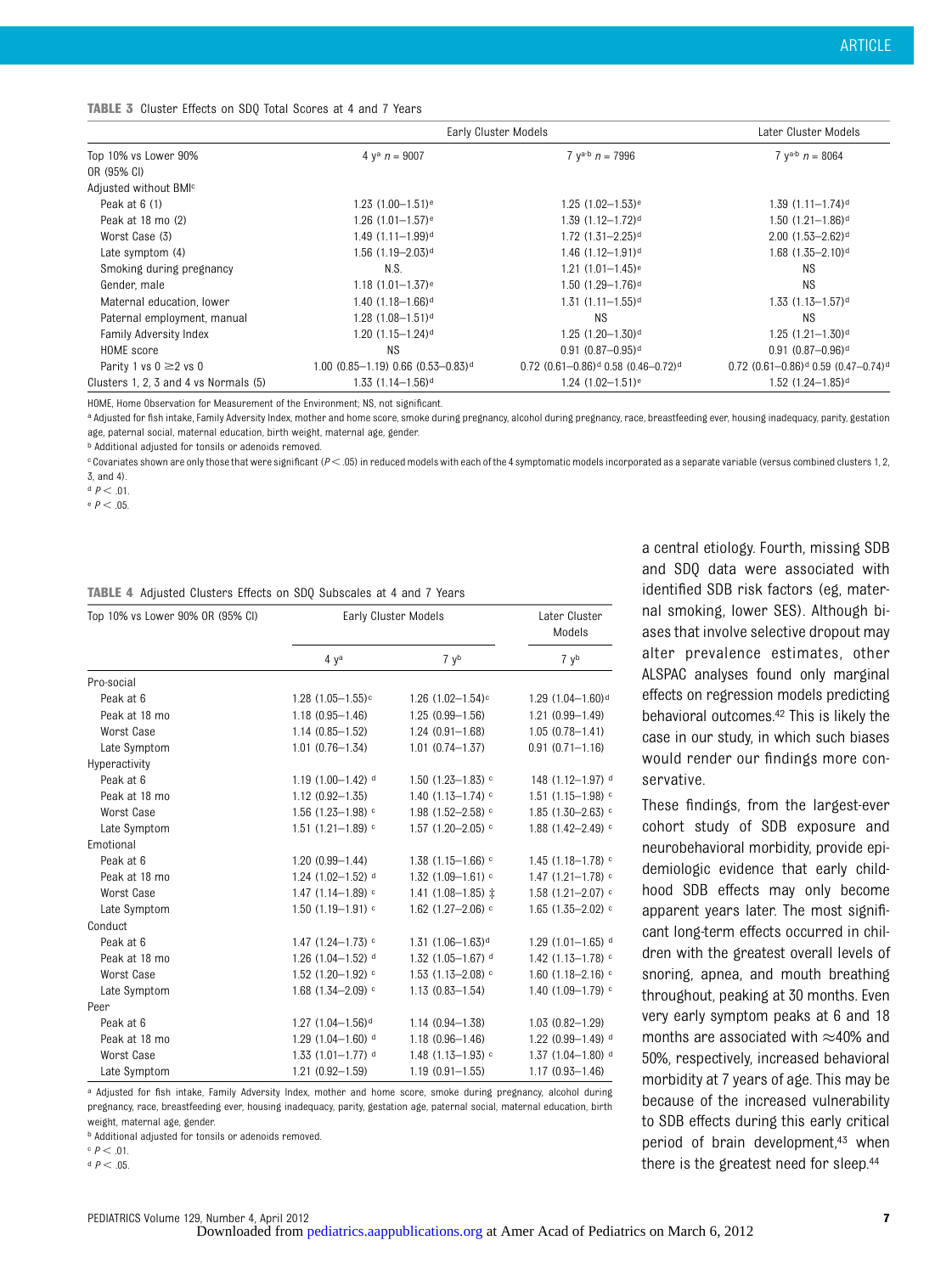SDB is relatively common in childhood. In previous analyses of this cohort, the prevalence of habitual snoring ranged from 10% to 21%, from 6 months to 81 months.45 The potential clinical and educational implications of untreated SDB, therefore, are notable. As an example, we found significant (nearly twofold), and sustained effects on hyperactivity. In national survey data, children with attention-deficit/hyperactivity disorder had increased adjusted risks of comorbid learning disability (eightfold), anxiety (eightfold), and low social competence (threefold).46 Further, 40% to 80% of the nation's 3 million 6- to 21-year-olds who receive special education for a developmental disability or delay also have attention-deficit/ hyperactivity.47

#### **CONCLUSIONS**

These population-based data found a strong and persistent association

between SDB symptoms and behavior. This has clinical implications for screening and treatment. A 2009 consensus statement by UK pediatricians and pediatric specialists noted that "the natural history of SDB, where a child changes from normality to abnormality, and where the risks of developing complications of the condition outweigh the risks of the surgical intervention, has not been established."<sup>48</sup> Although data from multicenter, randomized controlled trials, such as the current National Institutes of Health–funded Childhood Adenotonsillectomy study, will provide some evidence of cause-and-effect relationships, our findings provide further epidemiologic evidence to support attention to SDB symptoms beginning as early as the first year of life.

#### ACKNOWLEDGMENTS

We are extremely grateful to all the families who took part in this study, the midwives for their help in recruiting the families, and the whole ALSPAC team, which includes interviewers, computer and laboratory technicians, clerical workers, research scientists, volunteers, managers, receptionists, and nurses. In addition, we thank the following members of the study's advisory group: Dr Raanan Arens (Montefiore Medical Center/Albert Einstein College of Medicine), Dr John Bent (Montefiore Medical Center/Albert Einstein College of Medicine), Dr Peter Blair (University of Bristol), Dr Pauline Emmett (University of Bristol), Dr Peter Fleming (University of Bristol), Dr Jon Heron (University of Bristol), Dr Carole Marcus (Children's Hospital of Philadelphia), Dr Kenneth Ong (Cambridge University), Dr Sanjay Parikh (Montefiore Medical Center/ Albert Einstein College of Medicine), and Dr Susan Redline (Case Western Reserve University).

#### REFERENCES

- 1. Li HY, Lee LA. Sleep-disordered breathing in children. Chang Gung Med J. 2009;32(3): 247–257
- 2. Sahin U, Ozturk O, Ozturk M, Songur N, Bircan A, Akkaya A. Habitual snoring in primary school children: prevalence and association with sleep-related disorders and school performance. Med Princ Pract. 2009;18(6):458–465
- 3. Beebe DW, Gozal D. Obstructive sleep apnea and the prefrontal cortex: towards a comprehensive model linking nocturnal upper airway obstruction to daytime cognitive and behavioral deficits. J Sleep Res. 2002;  $11(1):1-16$
- 4. Beebe DW. Neurobehavioral effects of obstructive sleep apnea: an overview and heuristic model. Curr Opin Pulm Med. 2005; 11(6):494–500
- 5. Owens JA. Neurocognitive and behavioral impact of sleep disordered breathing in children. Pediatr Pulmonol. 2009;44(5):417–422
- 6. Halbower AC, Marcus CL. Sleep disorders in children. Curr Opin Pulm Med. 2003;9(6): 471–476
- 7. Section on Pediatric Pulmonology, Subcommittee on Obstructive Sleep Apnea

Syndrome. American Academy of Pediatrics. Clinical practice guideline: diagnosis and management of childhood obstructive sleep apnea syndrome. Pediatrics. 2002; 109(4):704–712

- 8. Simmons MS, Clark GT. The potentially harmful medical consequences of untreated sleep-disordered breathing: the evidence supporting brain damage. J Am Dent Assoc. 2009;140(5):536–542
- 9. Marcus CL. Childhood obstructive sleep apnoea: to treat or not to treat, that is the question. Thorax. 2010;65(1):4–5
- 10. Ebert CS Jr, Drake AF. The impact of sleepdisordered breathing on cognition and behavior in children: a review and metasynthesis of the literature. Otolaryngol Head Neck Surg. 2004;131(6):814–826
- 11. Mitchell RB, Kelly J. Behavior, neurocognition and quality-of-life in children with sleepdisordered breathing. Int J Pediatr Otorhinolaryngol. 2006;70(3):395–406
- 12. Golding J; ALSPAC Study Team. The Avon Longitudinal Study of Parents and Children (ALSPAC)—study design and collaborative opportunities. Eur J Endocrinol. 2004;151 (suppl 3):U119–U123
- 13. Chervin RD, Hedger K, Dillon JE, Pituch KJ. Pediatric sleep questionnaire (PSQ): validity and reliability of scales for sleep-disordered breathing, snoring, sleepiness, and behavioral problems. Sleep Med. 2000;1(1):21–32
- 14. Chervin RD, Weatherly RA, Garetz SL, et al. Pediatric sleep questionnaire: prediction of sleep apnea and outcomes. Arch Otolaryngol Head Neck Surg. 2007;133(3): 216–222
- 15. Franco RA Jr, Rosenfeld RM, Rao M. First place—resident clinical science award 1999. Quality of life for children with obstructive sleep apnea. Otolaryngol Head Neck Surg. 2000;123(1 pt 1):9–16
- 16. Li AM, Cheung A, Chan D, et al. Validation of a questionnaire instrument for prediction of obstructive sleep apnea in Hong Kong Chinese children. Pediatr Pulmonol. 2006; 41(12):1153–1160
- 17. Brouillette RT, Fernbach SK, Hunt CE. Obstructive sleep apnea in infants and children. J Pediatr. 1982;100(1):31–40
- 18. Bruni O, Ottaviano S, Guidetti V, et al. The Sleep Disturbance Scale for Children (SDSC). Construction and validation of an instrument to evaluate sleep disturbances in childhood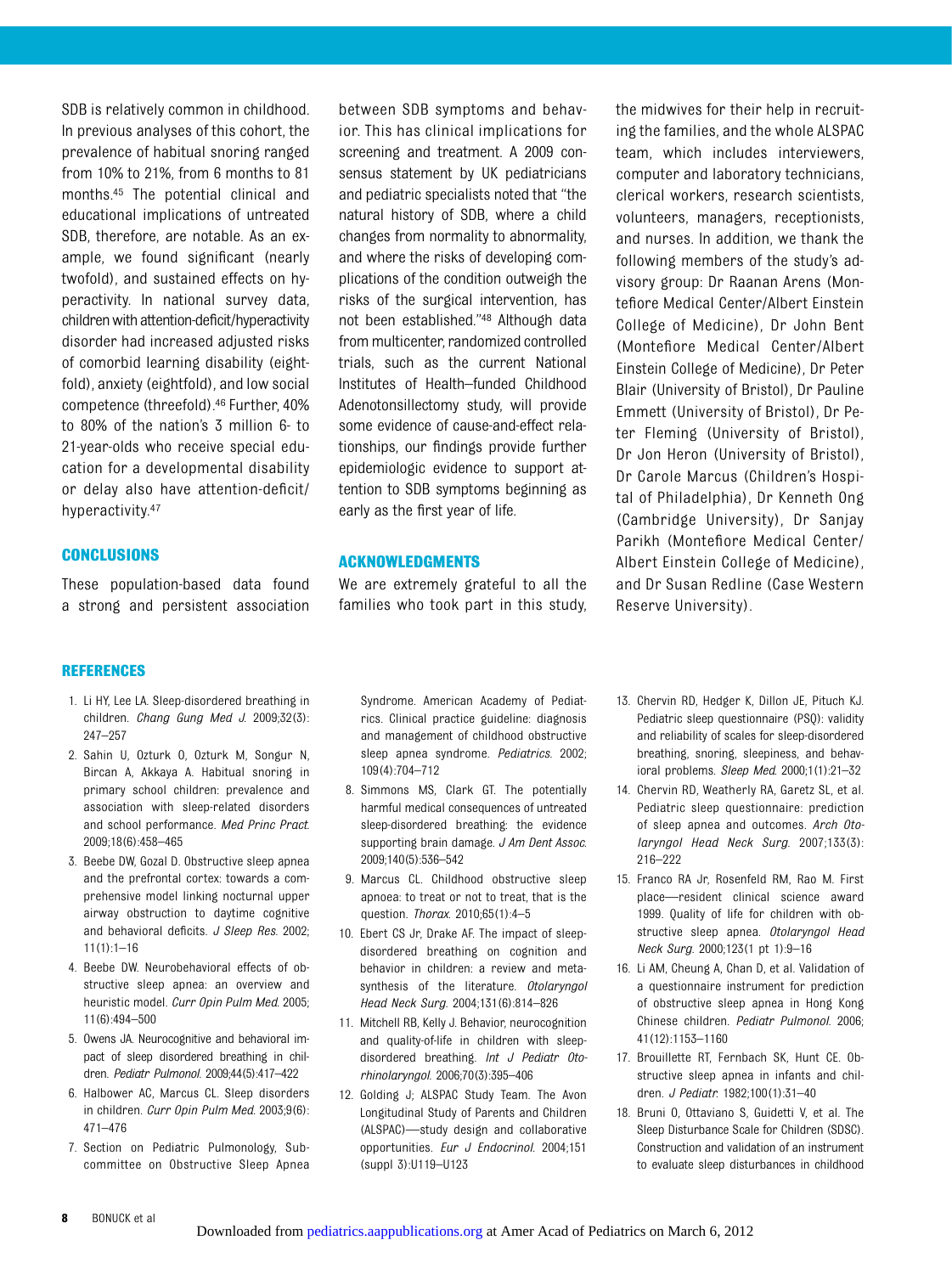and adolescence. J Sleep Res. 1996;5(4): 251–261

- 19. Ferreira VR, Carvalho LB, Ruotolo F, de Morais JF, Prado LB, Prado GF. Sleep disturbance scale for children: translation, cultural adaptation, and validation. Sleep Med. 2009;10(4):457–463
- 20. Goodman R. The strengths and difficulties questionnaire: a research note. J Child Psychol Psychiatry. 1997;38(5):581–586
- 21. Scoring the informant-rated strengths and difficulties questionnaire. Available at: [http://](http://brightfutures.aap.org/pdfs/Other%203/SDQ%20Scoring%20Instructions%20(Parent,%20Teacher).pdf) [brightfutures.aap.org/pdfs/Other%203/SDQ%](http://brightfutures.aap.org/pdfs/Other%203/SDQ%20Scoring%20Instructions%20(Parent,%20Teacher).pdf) [20Scoring%20Instructions%20\(Parent,%](http://brightfutures.aap.org/pdfs/Other%203/SDQ%20Scoring%20Instructions%20(Parent,%20Teacher).pdf) [20Teacher\).pdf.](http://brightfutures.aap.org/pdfs/Other%203/SDQ%20Scoring%20Instructions%20(Parent,%20Teacher).pdf) Accessed February 2, 2012
- 22. Goodman R. Psychometric properties of the strengths and difficulties questionnaire. J Am Acad Child Adolesc Psychiatry. 2001; 40(11):1337–1345
- 23. Ramchandani P, Psychogiou L. Paternal psychiatric disorders and children's psychosocial development. Lancet. 2009;374 (9690):646–653
- 24. Hibbeln JR, Davis JM, Steer C, et al. Maternal seafood consumption in pregnancy and neurodevelopmental outcomes in childhood (ALSPAC study): an observational cohort study. Lancet. 2007;369(9561):578– 585
- 25. Kelly Y, Sacker A, Gray R, Kelly J, Wolke D, Quigley MA. Light drinking in pregnancy, a risk for behavioural problems and cognitive deficits at 3 years of age? Int J Epidemiol. 2009;38(1):129–140
- 26. Wiles NJ, Northstone K, Emmett P, Lewis G. "Junk food" diet and childhood behavioural problems: results from the ALSPAC cohort. Eur J Clin Nutr. 2009; Apr 63(4):491–498
- 27. Brion MJ, Victora C, Matijasevich A, et al. Maternal smoking and child psychological problems: disentangling causal and noncausal effects. Pediatrics. 2010;126(1). Available at: www.pediatrics.org/cgi/content/ full/126/1/e57
- 28. Enoch MA, Steer CD, Newman TK, Gibson N, Goldman D. Early life stress, MAOA, and gene-environment interactions predict behavioral disinhibition in children. Genes Brain Behav. 2010;9(1):65–74
- 29. Lawson DW, Mace R. Siblings and childhood mental health: evidence for a later-born advantage. Soc Sci Med. 2010;70(12):2061– 2069
- 30. Huisman M, Araya R, Lawlor DA, Ormel J, Verhulst FC, Oldehinkel AJ. Cognitive ability, parental socioeconomic position and internalising and externalising problems in adolescence: findings from two European cohort studies. Eur J Epidemiol. 2010;25(8): 569–580
- 31. Wiles NJ, Peters TJ, Heron J, Gunnell D, Emond A, Lewis G. Fetal growth and childhood behavioral problems: results from the ALSPAC cohort. Am J Epidemiol. 2006;163 (9):829–837
- 32. Brion MJ, Zeegers M, Jaddoe V, et al. Intrauterine effects of maternal prepregnancy overweight on child cognition and behavior in 2 cohorts. Pediatrics. 2011;127 (1). Available at: www.pediatrics.org/cgi/ content/full/127/1/e202
- 33. Hiscock H, Canterford L, Ukoumunne OC, Wake M. Adverse associations of sleep problems in Australian preschoolers: national population study. Pediatrics. 2007; 119(1):86–93
- 34. Smedje H, Broman JE, Hetta J. Associations between disturbed sleep and behavioural difficulties in 635 children aged six to eight years: a study based on parents' perceptions. Eur Child Adolesc Psychiatry. 2001;10(1):1–9
- 35. Bowen E, Heron J, Waylen A, Wolke D; ALSPAC Study Team. Domestic violence risk during and after pregnancy: findings from a British longitudinal study. BJOG. 2005;112 (8):1083–1089
- 36. Mundfrom DJ, Bradley RH, Whiteside L. A factor-analytic study of the infant-toddler and early-childhood versions of the HOME inventory. Educ Psychol Meas. 1993;53(2): 479–489
- 37. Freeman K, Bonuck K. Snoring, mouthbreathing, and apnea trajectories in a population-based cohort followed from infancy to 81 months: a cluster analysis. Int J Pediatr Otorhinolaryngol. 2012;76:122–130
- 38. O'Brien RM. A caution regarding rules of thumb for variance inflation factors. Qual Quant. 2007;41(5):673–690
- 39. Urschitz MS, Eitner S, Guenther A, et al. Habitual snoring, intermittent hypoxia, and impaired behavior in primary school children. Pediatrics. 2004;114(4):1041–1048
- 40. Chervin RD, Ruzicka DL, Archbold KH, Dillon JE. Snoring predicts hyperactivity four years later. Sleep. 2005;28(7):885–890
- 41. Kuehni CE, Strippoli MPF, Chauliac ES, Silverman M. Snoring in preschool children: prevalence, severity and risk factors. Eur Respir J. 2008;31(2):326–333
- 42. Wolke D, Waylen A, Samara M, et al. Selective drop-out in longitudinal studies and non-biased prediction of behaviour disorders. Br J Psychiatry. 2009;195(3):249– 256
- 43. Jan JE, Reiter RJ, Bax MCO, Ribary U, Freeman RD, Wasdell MB. Long-term sleep disturbances in children: a cause of neuronal loss. Eur J Paediatr Neurol. 2010;14 (5):380–390
- 44. Galland BC, Taylor BJ, Elder DE, Herbison P. Normal sleep patterns in infants and children: a systematic review of observational studies [published online ahead of print July 22, 2011]. Sleep Med Rev. 2011
- 45. Bonuck KA, Chervin RD, Cole TJ, et al. Prevalence and persistence of sleep disordered breathing symptoms in young children: a 6-year population-based cohort study. Sleep. 2011;34(7):875–884
- 46. Larson K, Russ SA, Kahn RS, Halfon N. Patterns of comorbidity, functioning, and service use for US Children with ADHD, 2007. Pediatrics. 2011;127(3):462–470
- 47. Boulet SL, Boyle CA, Schieve LA. Health care use and health and functional impact of developmental disabilities among US children, 1997-2005. Arch Pediatr Adolesc Med. 2009;163(1):19–26
- 48. Robb PJ, Bew S, Kubba H, et al. Tonsillectomy and adenoidectomy in children with sleep related breathing disorders: consensus statement of a UK multidisciplinary working party. Clin Otolaryngol. 2009;34(1): 61–63